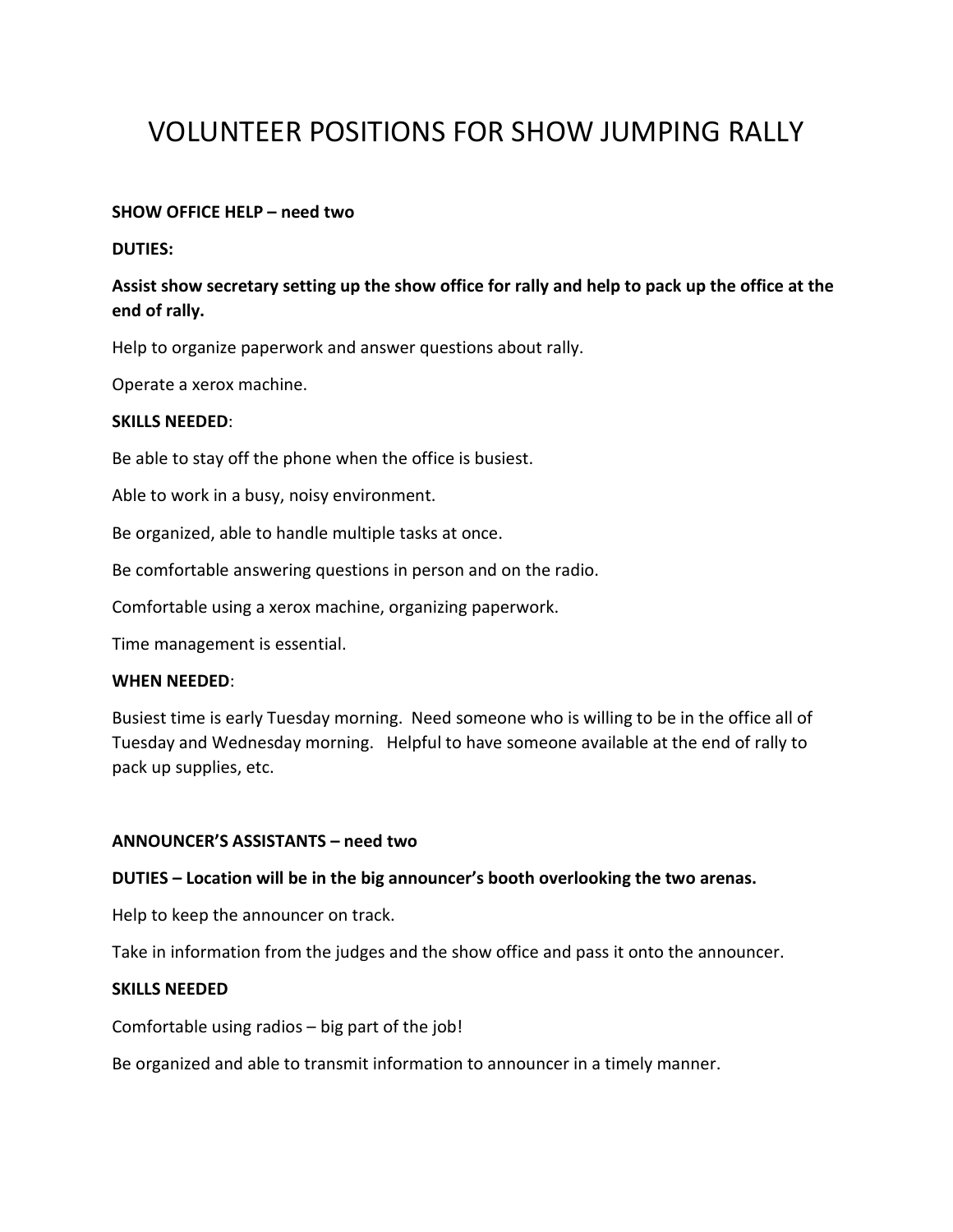## **JUDGES SCRIBES – need two**

**DUTIES** – Location will be at the judge's table right in front of the assigned ring. Monitor radio transmit information to the judge as needed Record all the judge's comments to score sheet Keep track of the judge's paperwork. **SKILLS** NEEDED: Operate a radio – transmit to announcer's stand and show office as needed Concentrate on the judge's remarks and be able to transcribe them to judging sheets as needed Be quiet, focused and organized Keep a quiet, smoothly operating judge's table. Be able to put your phone way!

# **WARM UP STEWARDS – need two to supervise the warmup rings**.

**DUTIES**: Supervise the warmup ring for traffic flow and safety.

Keep track of riders in the ring and moving them from warm up to jump ring.

Be able to track riders and use the radio.

Keep a safe warm up environment by tracking riders in the ring and keeping numbers at a safe level.

#### **GATE KEEPERS – need two**

Work with the Warmup Stewards to keep traffic flowing into the jump rings.

Open and close gate as needed

Operate radio to let announcer know who is going into the ring.

**Warm Up Stewards and Gate Keepers are super important positions as they monitor traffic flow in and out of the rings and keep an eye open for any safety issues**.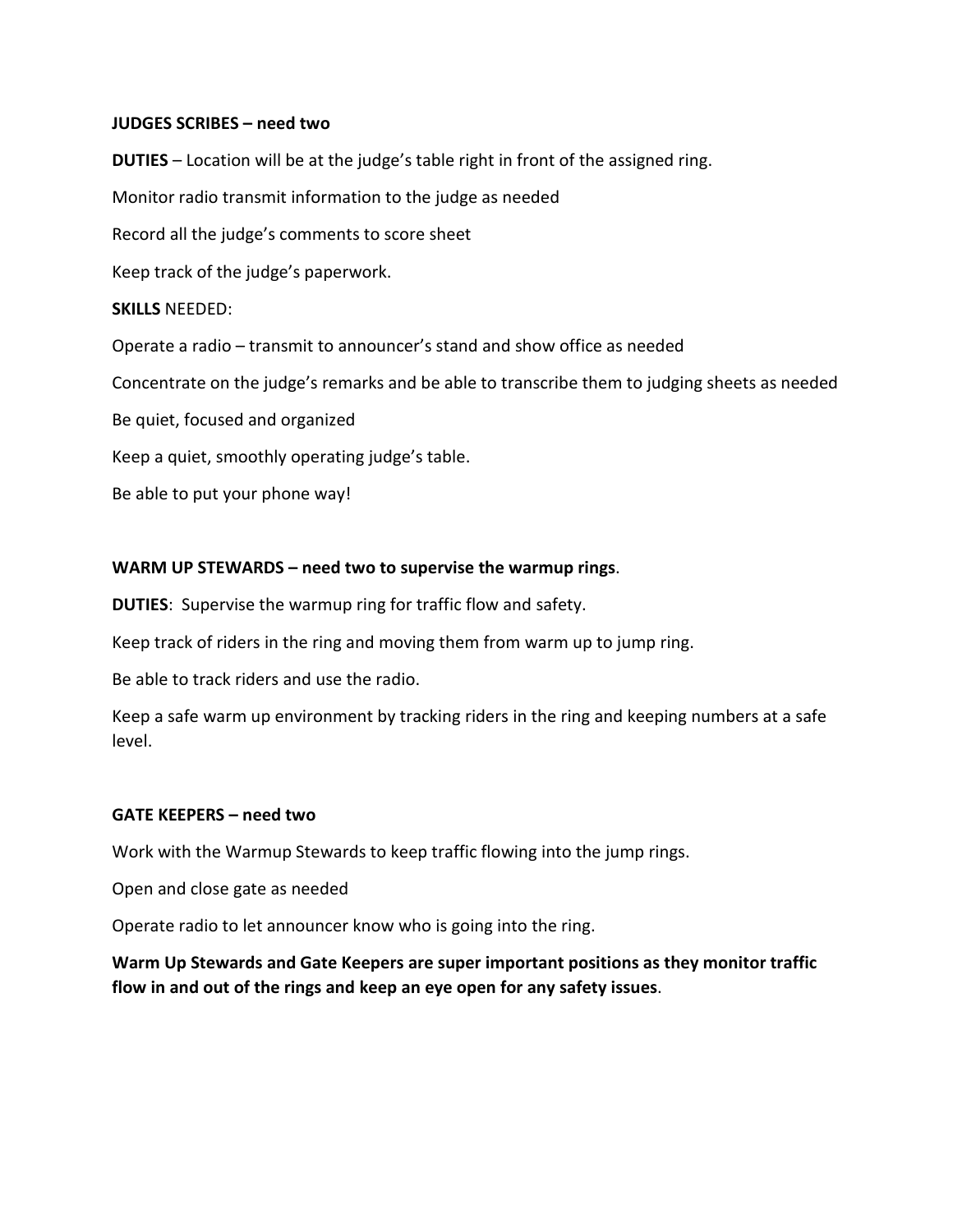# **COURSE DESIGNER/BUILDER ASSISTANT need one**

**DUTIES**: Help the course designer/builder in whatever they need, including copying – posting courses, relaying messages, help with course building.

## **SKILLS** NEEDED

Assist the designer/builder in whatever way they need.

Be available throughout rally, be willing to move jumps, relay instructions, etc.

Helpful to understand distances and names of jumps being used.

# **JUMP CREW**

All parents involved in rally will be expected to assist in replacing rails, moving jumps between courses as needed. Without jump crew, the rally will stop until suitable people can be found to help.

All these positions are "full day" jobs. Rally is short enough that the positions are **not** split into morning and afternoon slots. Everyone will be able to see their child ride as most of these positions are right there ring side.